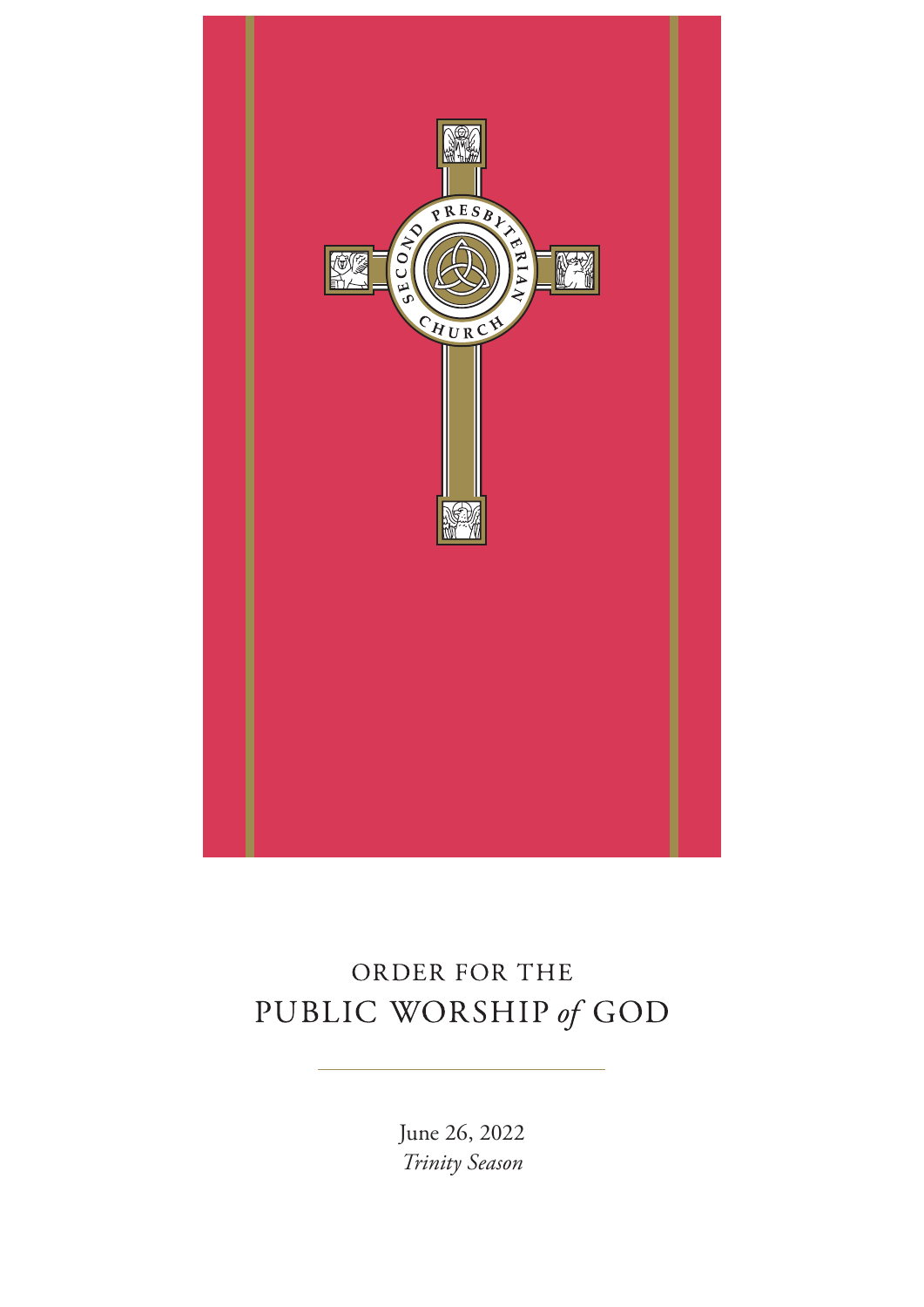# Morning Worship

# 8:15 & 11:00 a.m.

*The order of worship for the evening service begins on page 8.*

# PRAISE THE KING OF HEAVEN

INSTRUMENTAL PRELUDE: "Come, Thou Fount of Every Blessing" . . . . . . . arr. Ralph Montgomery "It Is Well with My Soul" $\dots\dots\dots\dots\dots\dots$  arr. David German *James Ryan, conductor*

CALL TO WORSHIP . . . . . . . . . . . . . . . . . . . . . . . . . . . . . . . . . . . . . . . . . . . . . . . . . . . . . . . . . . . Brian Lewis HIS LOVE AND GRACE Praise, My Soul, the King of Heaven 44

WHYMN OF PRAISE: No. 44 "Praise, My Soul, the King of Heaven" . . . . . . . . . . . . . . . . LAUDA ANIMA Praise, My Soul, the King of Heaven 44

*Words: Henry Lyte / Music: John Goss; arr. Dennis Klophaus, James Ryan / Psalm 103:8-15*

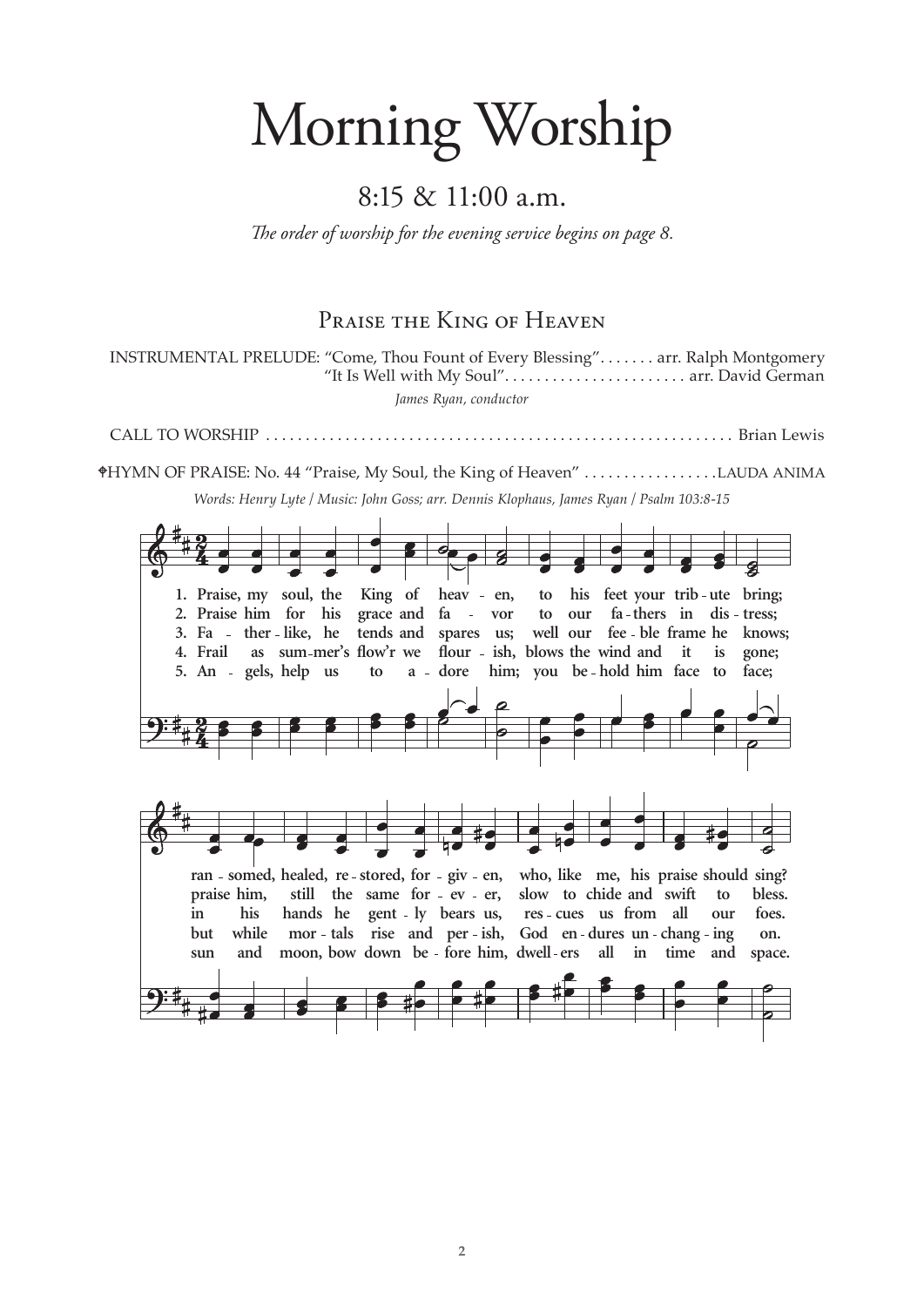

WINVOCATION

WTHE CONFESSION OF FAITH: Heidelberg Catechism Q. 1 . . . . . . . . . . . . . . . . . . . . . Shelley Hill (8:15) Elizabeth Wall (11:00) What is your only comfort in life and in death?

**That I am not my own, but belong—body and soul, in life and in death to my faithful Savior, Jesus Christ. He has fully paid for all my sins with His precious blood, and has set me free from all the power of the devil. He also preserves me in such a way that without the will of my heavenly Father not a hair can fall from my head; indeed, all things must work together for my salvation. Therefore, by His Holy Spirit He also assures me of eternal life and makes me heartily willing and ready from now on to live for Him.**

WDOXOLOGY . . . . . . . . . . . . . . . . . . . . . . . . . . . . . . . . . . . . . . . . . . . . . . . . . . . . . . . . . OLD HUNDREDTH, ALT

*Words: Thomas Ken / Psalm 150*

**Praise God, from whom all blessings flow; praise Him, all creatures here below; Praise Him, above ye heav'nly host: Praise Father, Son, and Holy Ghost. Amen.**

# Trust the King of Heaven

**2 3** CORPORATE PRAYER OF CONFESSION **Holy God, how comforting to know that You declare sinners likes us completely forgiven, totally accepted, and profoundly loved through faith in Christ alone. We come now in fresh need of Your mercy and grace. Forgive us for seeking refuge and security apart from Your Fatherly embrace. Pardon us for trusting in princes, power, and prosperity rather than in Jesus, our Savior King. Deliver us from our unbelief of Your Covenant Promises, our neglect of the Spirit, and the means of grace. All this we ask in the strong name of Jesus, our only comfort in life and in death.**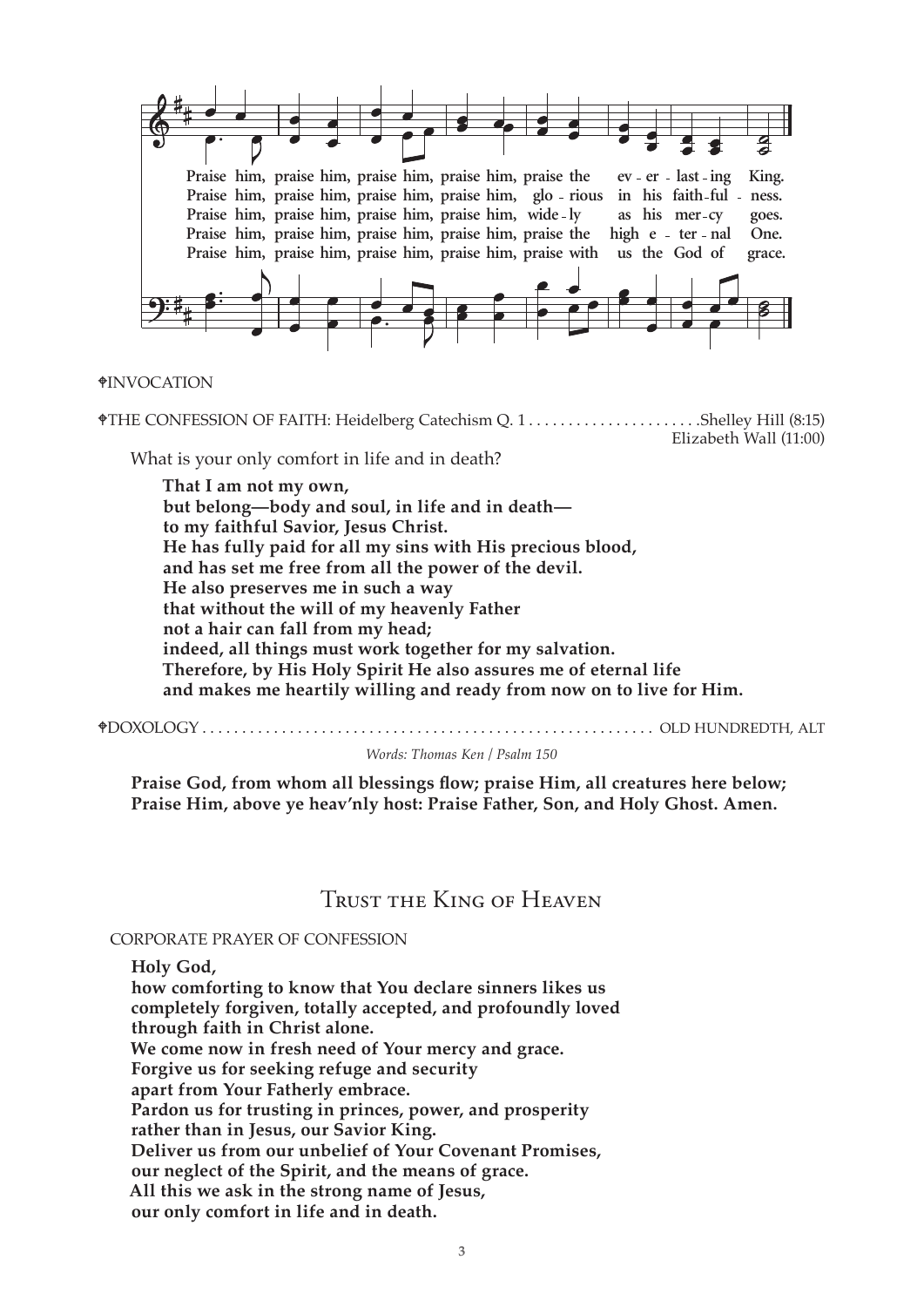#### INDIVIDUAL PRAYERS OF CONFESSION

| And this is the will of him who sent me, that I should lose nothing of all that he has given me,<br>but raise it up on the last day. For this is the will of my Father, that everyone who looks on the Son<br>and believes in him should have eternal life, and I will raise him up on the last day. |
|------------------------------------------------------------------------------------------------------------------------------------------------------------------------------------------------------------------------------------------------------------------------------------------------------|
| WORSHIP OF GOD WITH THE GIFTS OF GOD                                                                                                                                                                                                                                                                 |
| Give Online: 2pc.org/give                                                                                                                                                                                                                                                                            |
| Give by Text: Text SECOND followed by the gift amount to (901) 410-9500 to give to the General Fund.<br>Text WORLD followed by the gift amount to the same number to give to World Missions.                                                                                                         |
| Give by Mail: Second Presbyterian Church, 4055 Poplar Avenue, Memphis, TN 38111                                                                                                                                                                                                                      |
| OFFERTORY ANTHEM: "My Soul's Been Anchored in the Lord"Moses Hogan                                                                                                                                                                                                                                   |
| Words and Music: Traditional Spiritual; arr. Moses Hogan / Hebrews 6:19                                                                                                                                                                                                                              |
| In the Lord, in the Lord, my soul's been anchored in the Lord.<br>Hallelujah, my soul's been anchored in the Lord.                                                                                                                                                                                   |
| Before I stay and help one day, my soul's been anchored in the Lord.<br>I sing and pray myself away, my soul's been anchored in the Lord.<br>'Gone shout and pray and never stop, my soul's been anchored in the Lord.<br>Until I reach the mountain top, my soul's been anchored in the Lord.       |
| Do you love Him? Do you love Him? Do you love Him?<br>God almighty! Are you anchored? Yes, my soul's been anchored in the Lord.                                                                                                                                                                      |
| Will you serve Him? Will you serve Him? Will you serve Him?<br>God almighty! Are you anchored? Yes, I'm anchored, my soul's been anchored in the Lord.                                                                                                                                               |
| Will you praise Him? Will you praise Him? Will you praise Him?<br>God almighty! Are you anchored?<br>Lord, I'm anchored; Lord, I love you; Yes, I'll serve you; Lord, I'll praise You.<br>Hallelujah, my soul's been anchored in the Lord!                                                           |
| The Chancel Choir & Sunday Night Worship Team<br>Calvin Ellis, director                                                                                                                                                                                                                              |
| PRAYER OF THANKSGIVING                                                                                                                                                                                                                                                                               |
| <b>GREETINGS AND ANNOUNCEMENTS</b>                                                                                                                                                                                                                                                                   |
| Deacon                                                                                                                                                                                                                                                                                               |
|                                                                                                                                                                                                                                                                                                      |

# Follow the King of Heaven

#### WPRAYERS OF INTERCESSION AND THE LORD'S PRAYER

**Our Father, who art in heaven, hallowed be Thy name. Thy Kingdom come, Thy will be done, on earth as it is in heaven. Give us this day our daily bread. And forgive us our debts, as we forgive our debtors. And lead us not into temptation, but deliver us from evil: For Thine is the Kingdom, and the power, and the glory, forever. Amen.**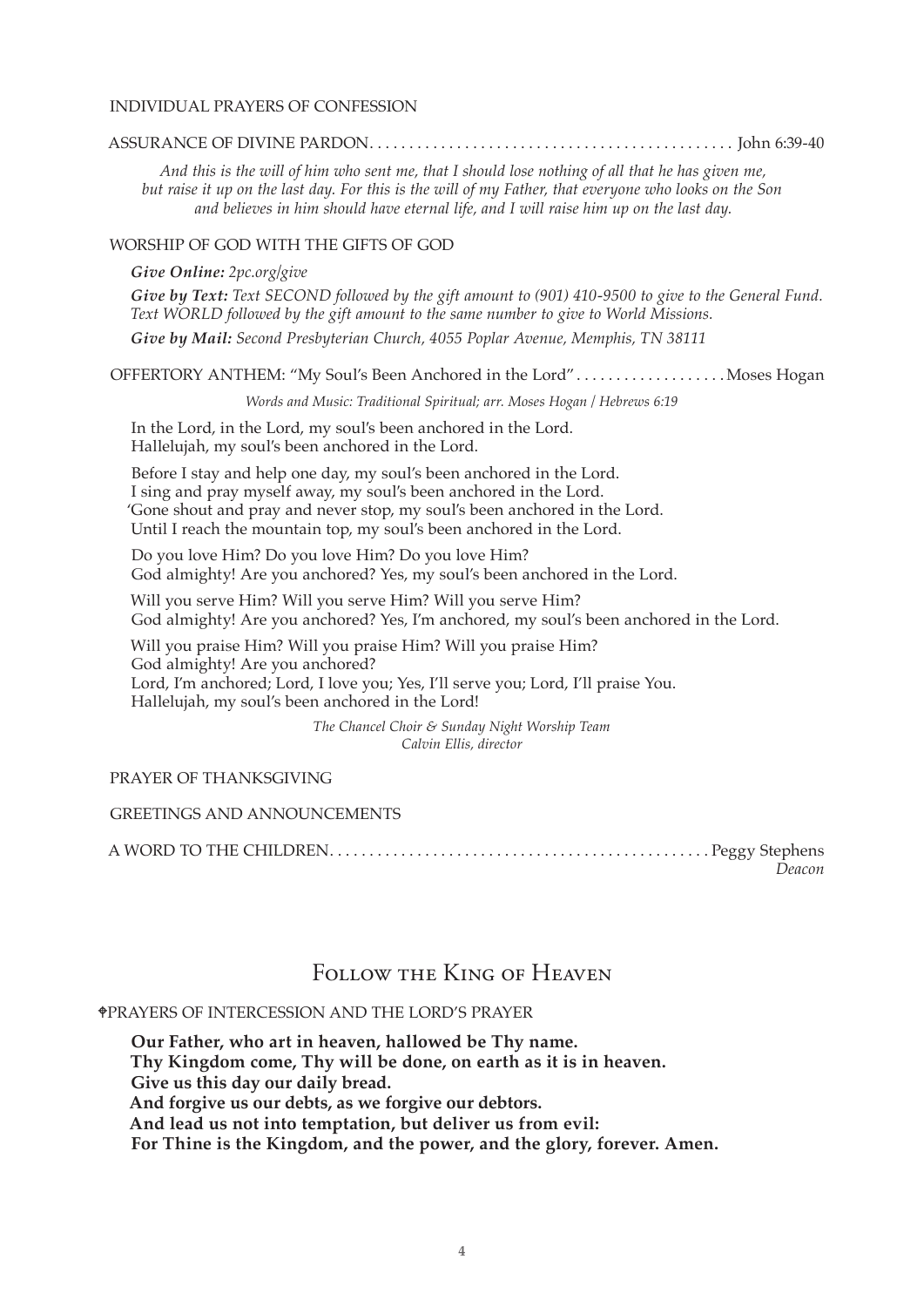WHYMN OF PREPARATION: No. 506 "Dear Refuge of My Weary Soul" . . . . . . . . . . . . . . DEAR REFUGE *Words: Anne Steele / Music: Kevin Twit; arr. Allen Tuten / Psalm 57:1*



**but the Word of our God will stand forever.** *(Isaiah 40:8)*

SERMON: No Excuses . . . . . . . . . . . . . . . . . . . . . . . . . . . . . . . . . . . . . . . . . . . . . . . . . . . . George Robertson

- **I. Timidity** *(Joel 2:28)*
- **II. Unworthiness** *(Joel 2:28-29)*
- **III. Procrastination** *(Joel 2:30-32)*

PRAYER OF COMMITMENT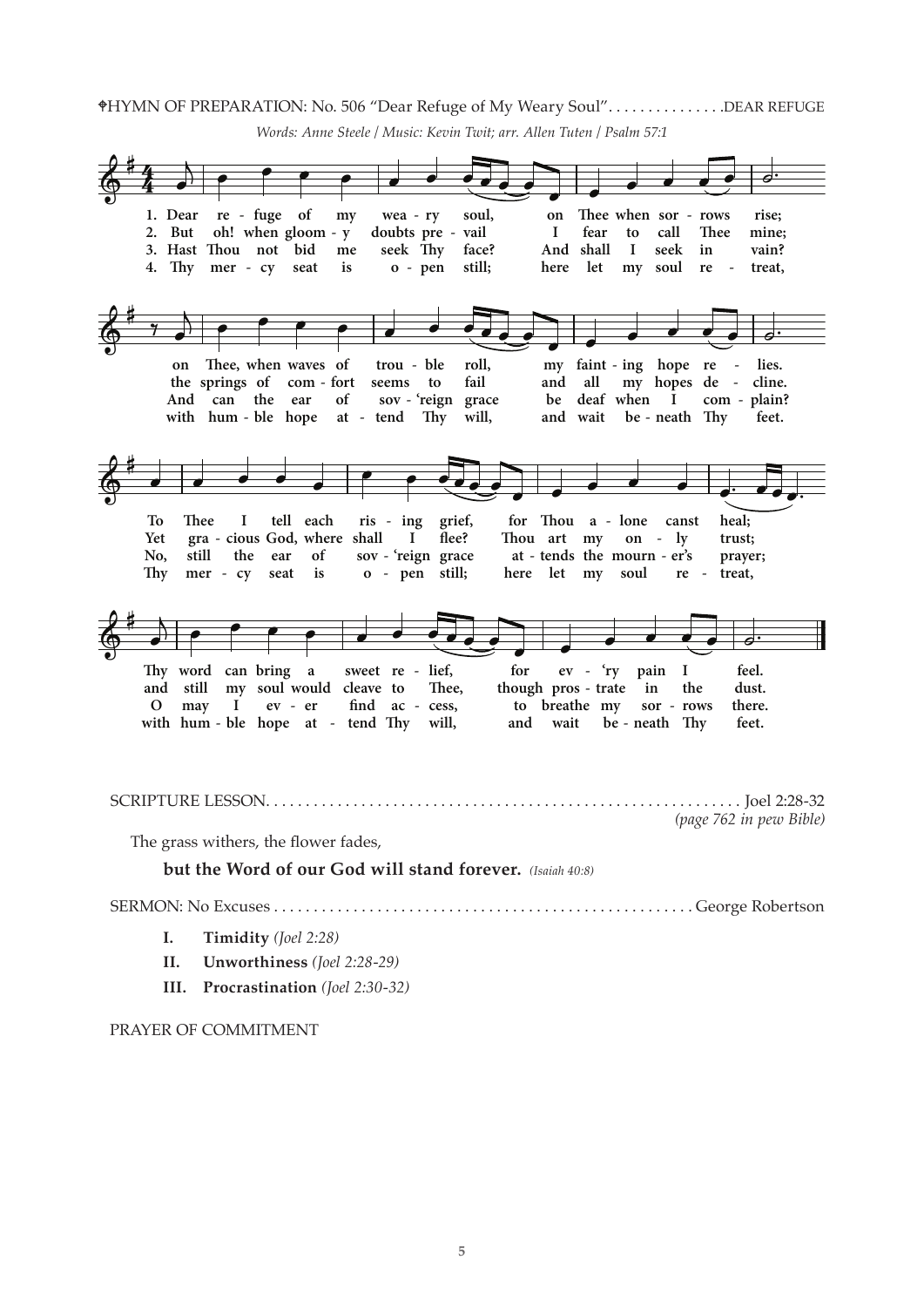WHYMN OF COMMITMENT: No. 577 "In Christ Alone" . . . . . . . . . . . . . . . . . . . . . . . . . . IN CHRIST ALONE 577 In Christ Alone *Unison Words and Music: Keith Getty, Stuart Townend / Philippians 3:8-9*

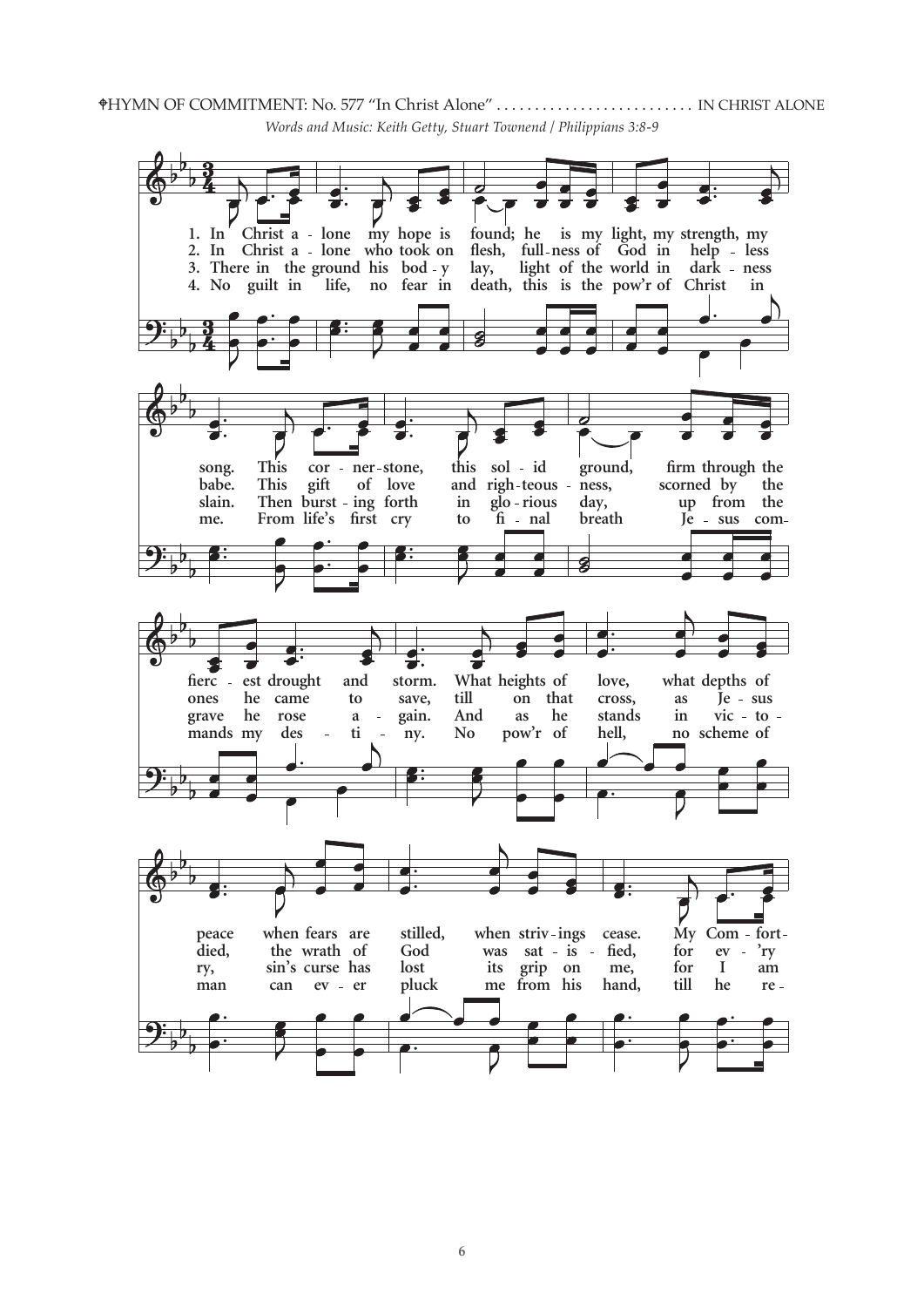

#### **\*BENEDICTION**

 $\blacklozenge$ CONGREGATIONAL THREE-FOLD AMEN

WPOSTLUDE: "O God Beyond All Praising" . . . . . . . . . . . . . . . . . . . . . . . . . . . . . . . . . . . . . . . Gustav Holst Come, We That Love the Lord 578 W*Indicates congregation standing CCLI License #252778*

*Instrumentalists: Scott Moore and Susan Enger, trumpet; Robert Patterson, horn; Mark Vail, trombone; Charles Shulz, tuba; Ed Murray, timpani; Rebeca Rathlef and Priscilla Tsai, violin; Philip Crawford, cello*

#### **3. Sermon Notes 2. Let those re fuse to sing that nev er knew our God;**

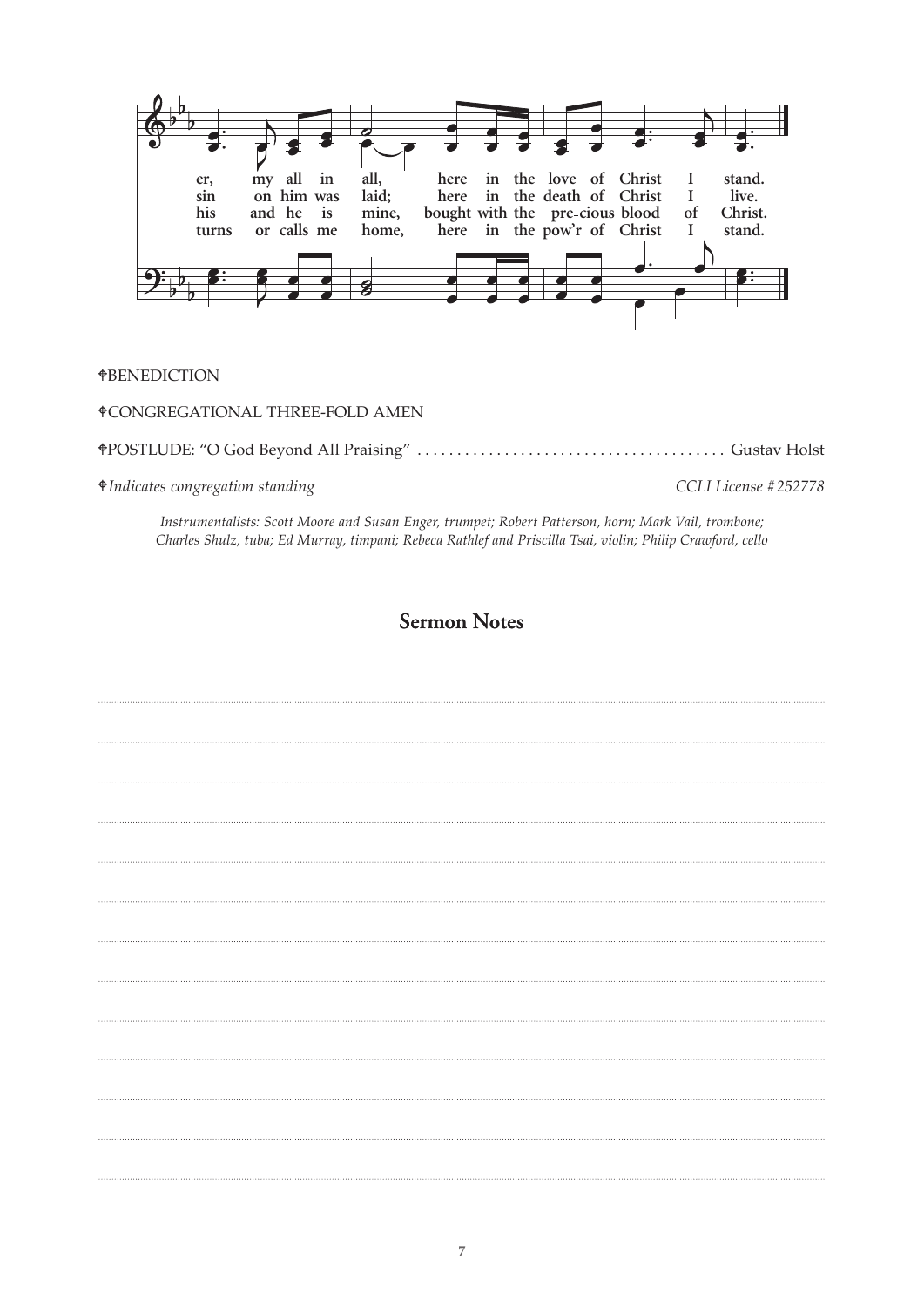# Sunday Night Worship 6:00 p.m.

WCALL TO WORSHIP . . . . . . . . . . . . . . . . . . . . . . . . . . . . . . . . . . . . . . . . . . . . . . . . . . . . . Brad Morrow WGOD SO LOVED . . . . . . . . . . . . . . . . . . . . . . . . . . . . . . . . . . . . . . . . . . . . . . . . . . . . . . . . . . We the Kingdom

*Words and Music: Andrew Bergthold, Ed Cash, Franni Cain, Martin Cash, and Scott Cash / John 3:16*

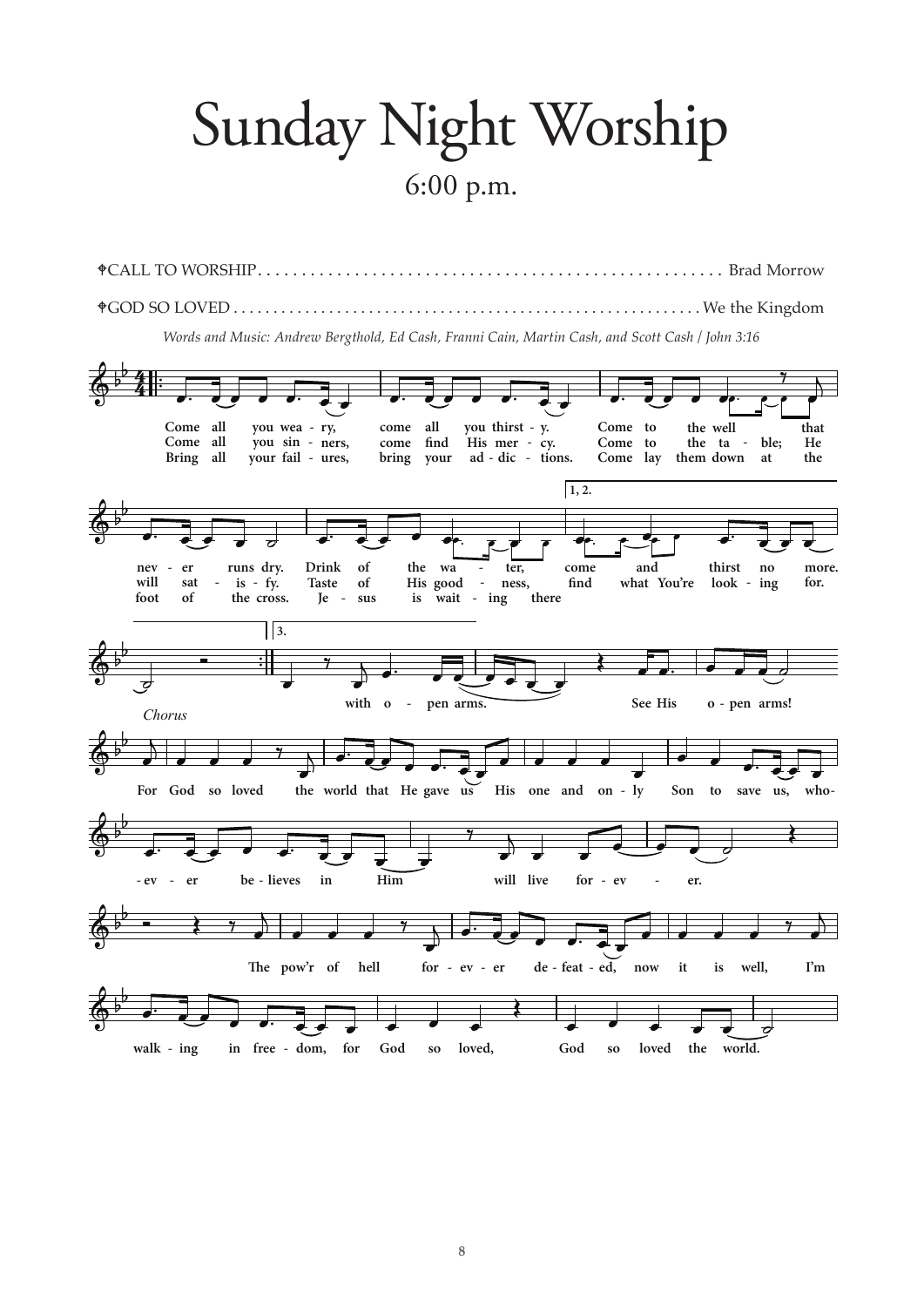

#### WINVOCATION

#### WORSHIP OF GOD WITH THE GIFTS OF GOD

*Give Online: 2pc.org/give*

*Give by Text: Text SECOND followed by the gift amount to (901) 410-9500 to give to the General Fund. Text WORLD followed by the gift amount to the same number to give to World Missions. Give by Mail: Second Presbyterian Church, 4055 Poplar Avenue, Memphis, TN 38111*

# **Sermon Notes**

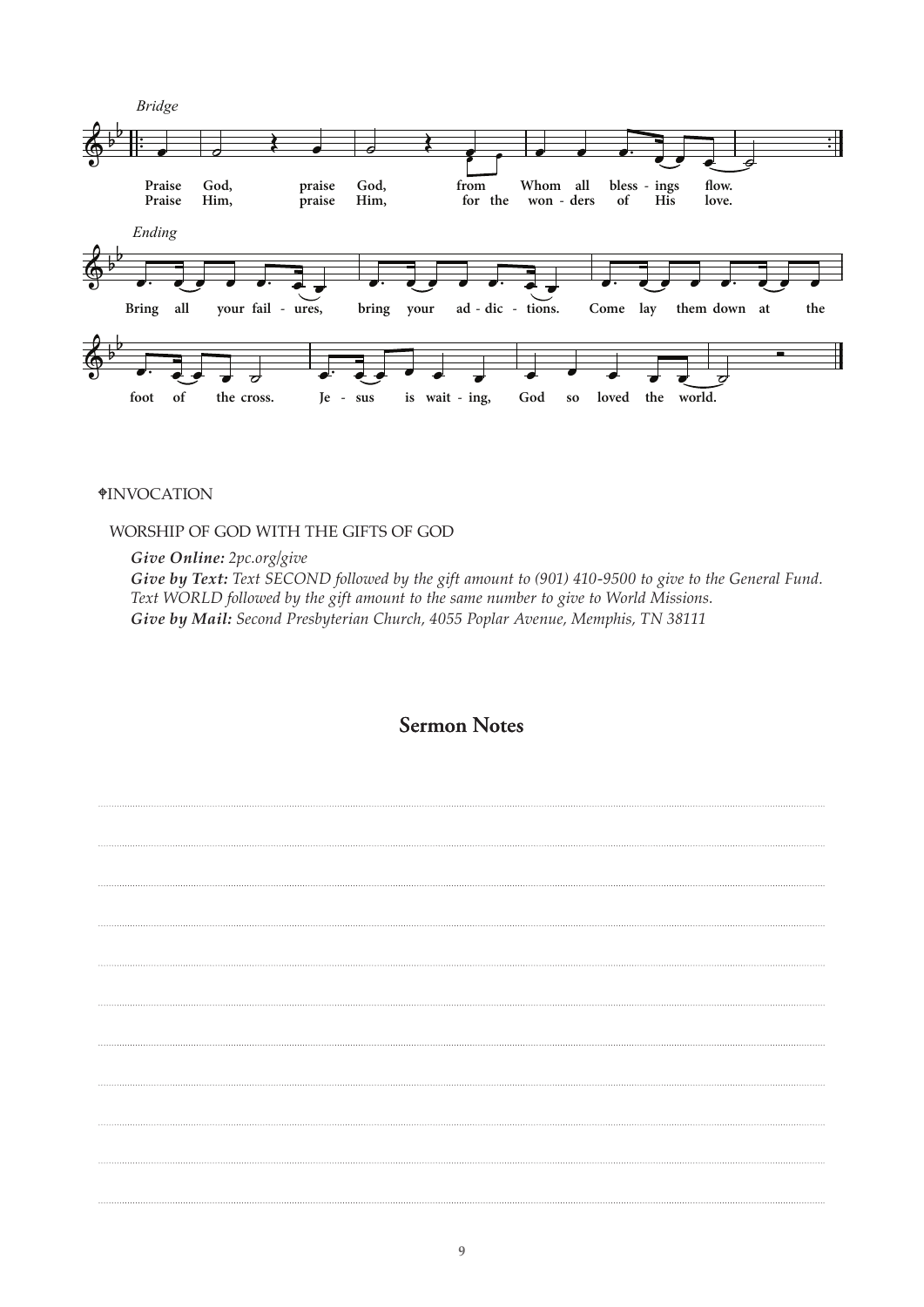HAVE MY HEART . . . . . . . . . . . . . . . . . . . . . . . . . . . . . . . . . . . . . . . . . . . . . . . . Maverick City Music



*Words and Music: Chris Brown, Chandler Moore / Proverbs 23:26* W*Congregation stands and joins at worship team's direction*

#### WPRAYER OF THANKSGIVING

#### **\*GREETINGS AND ANNOUNCEMENTS**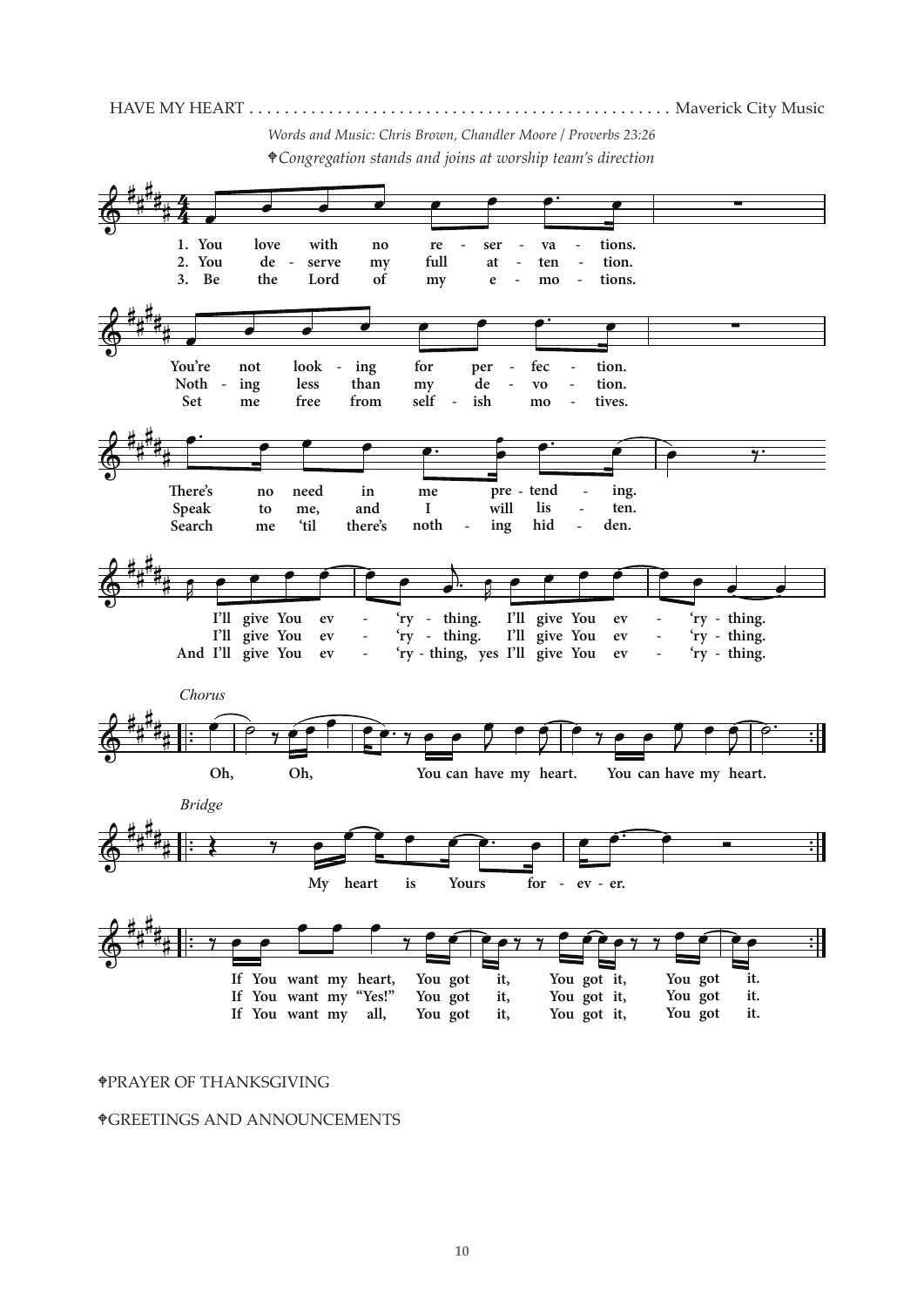|                                                                  | (page 448 in pew Bible) |
|------------------------------------------------------------------|-------------------------|
| The grass withers, the flower fades,                             |                         |
| <b>but the Word of our God will stand forever.</b> (Isgigh 40:8) |                         |
|                                                                  |                         |
| PRAYER OF COMMITMENT                                             |                         |

The Liturgy of the Table

INVITATION TO THE TABLE

PRAYERS OF CONFESSION

ASSURANCE OF DIVINE PARDON

WORDS OF INSTITUTION

PRAYER OF CONSECRATION

SHARING THE BREAD AND THE CUP

AT THE CROSS (ALAS! AND DID MY SAVIOR BLEED) . . . . . . . . . . . . . . . . . . . . . . . Ralph Hudson *Words: Isaac Watts / Music: Ralph Hudson / Isaiah 53:5*

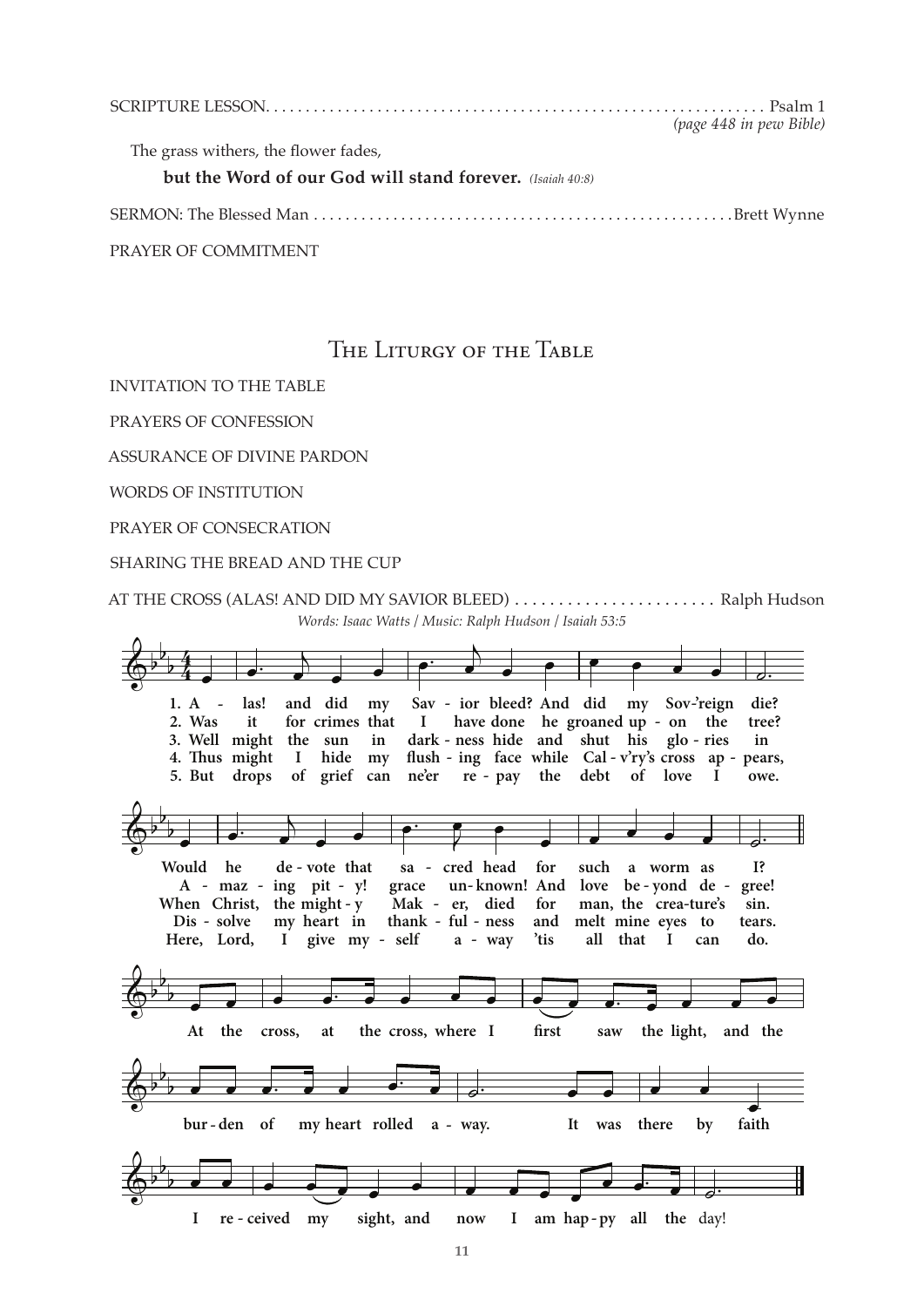

**\*BENEDICTION** 

WGOSPEL AMEN

W*Indicates congregation standing CCLI License #252778*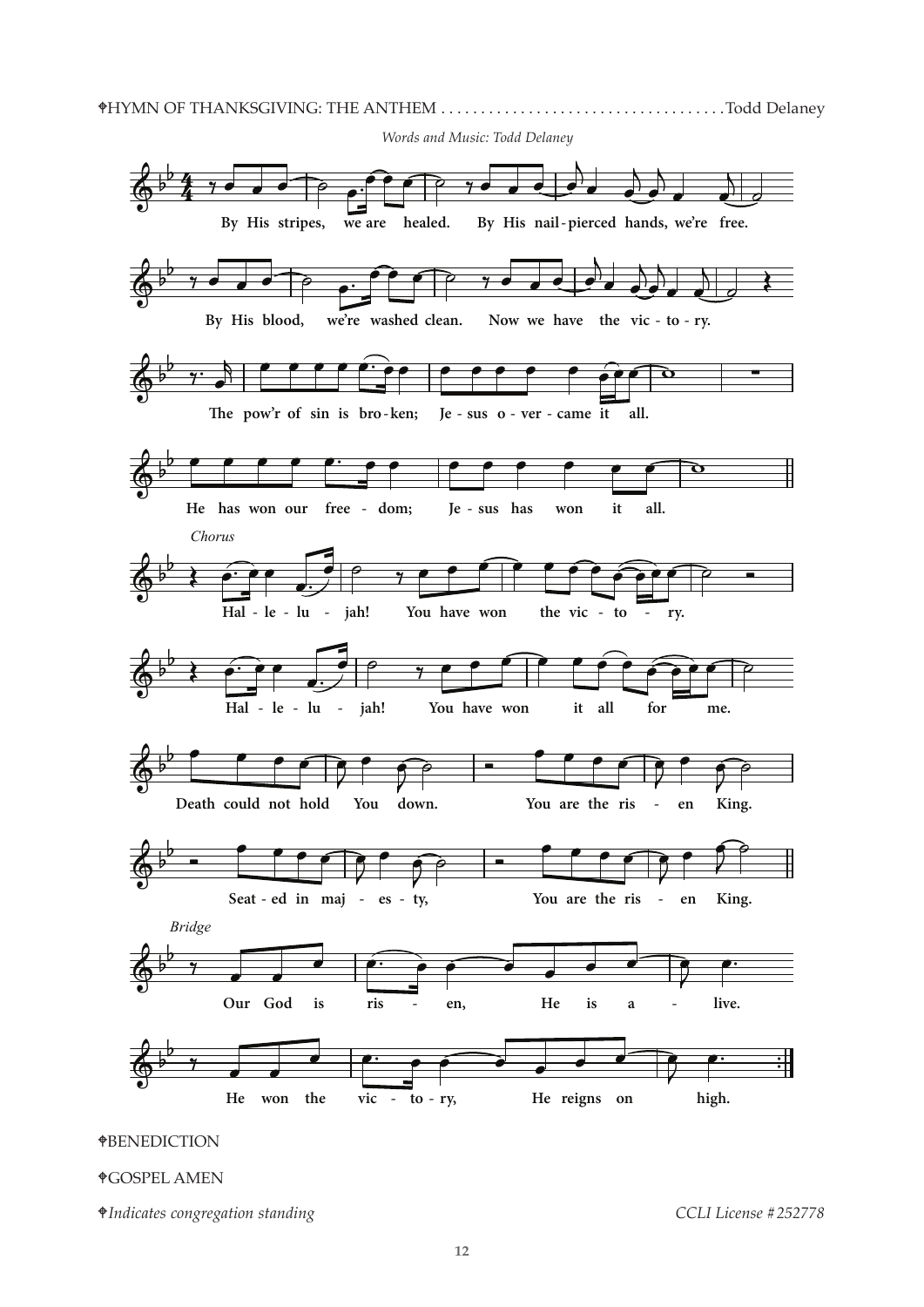#### **Caring Ministry Update**

**In the Hospital** *(as of 6/22/22):*  Jim Spratley, *Kirby Pines Rehab*  John Emmett, *Baptist Rehab* Virginia Webb, *Baptist Memphis* Lynn Ballinger, *Baptist Memphis* Bill Hardin, *Baptist Memphis*

### **Weekly Prayer Focus**

**World Missions–Sheridan:** Sheridan is spending a year serving in two Middle Eastern countries as she seeks discernment for long-term ministry in the Arabicspeaking world. Having been in her first country of service for four months, Sheridan reports that she is making good progress in her Arabic studies and is learning to let go of her results-oriented Western background and trust that the Lord is working even though she cannot see the results. She is grateful for her teammates' example of trying new approaches to offer Living Water in a place that is both a physical and spiritual desert. Please join Sheridan in praying for the Lord to open H's heart to receive Christ as they study the Bible together. Pray that the Lord will give her peace and strength for the journey ahead and that He will confirm the best place for her to serve Him.

**Domestic Missions–Neighborhood Christian Centers:** NCC aims to guide those in need toward stability and sustainability through compassionate, Christ-centered ministries. NCC serves approximately 50,000 men, women, and children through a continuum of programs and services. The ministry also empowers churches, including our own, to meet the emergency needs of our Memphis neighbors. NCC leaders are grateful for the many volunteers and donors who have continued supporting their ministry throughout the pandemic. Please pray for God to prosper their summer camps and protect their youth.

**2PC Ministry–Young Adults:** Led by Brett Wynne and Barton Kimbro, Second's young adult ministry serves recent college graduates all the way up to those in their late 30s. Young adults are a vital part of church life at Second, actively participating in various Sunday School classes and semester Bible studies, serving the church as greeters, singers, musicians, and nursery volunteers, and working alongside many of our local ministry partners. Please pray that the young adult community would continue growing and thriving as disciples making disciples. Pray also for the Spirit to embolden young adults to share the gospel with their friends and neighbors. Finally, pray for our young adults to grow in their love for Christ and His church.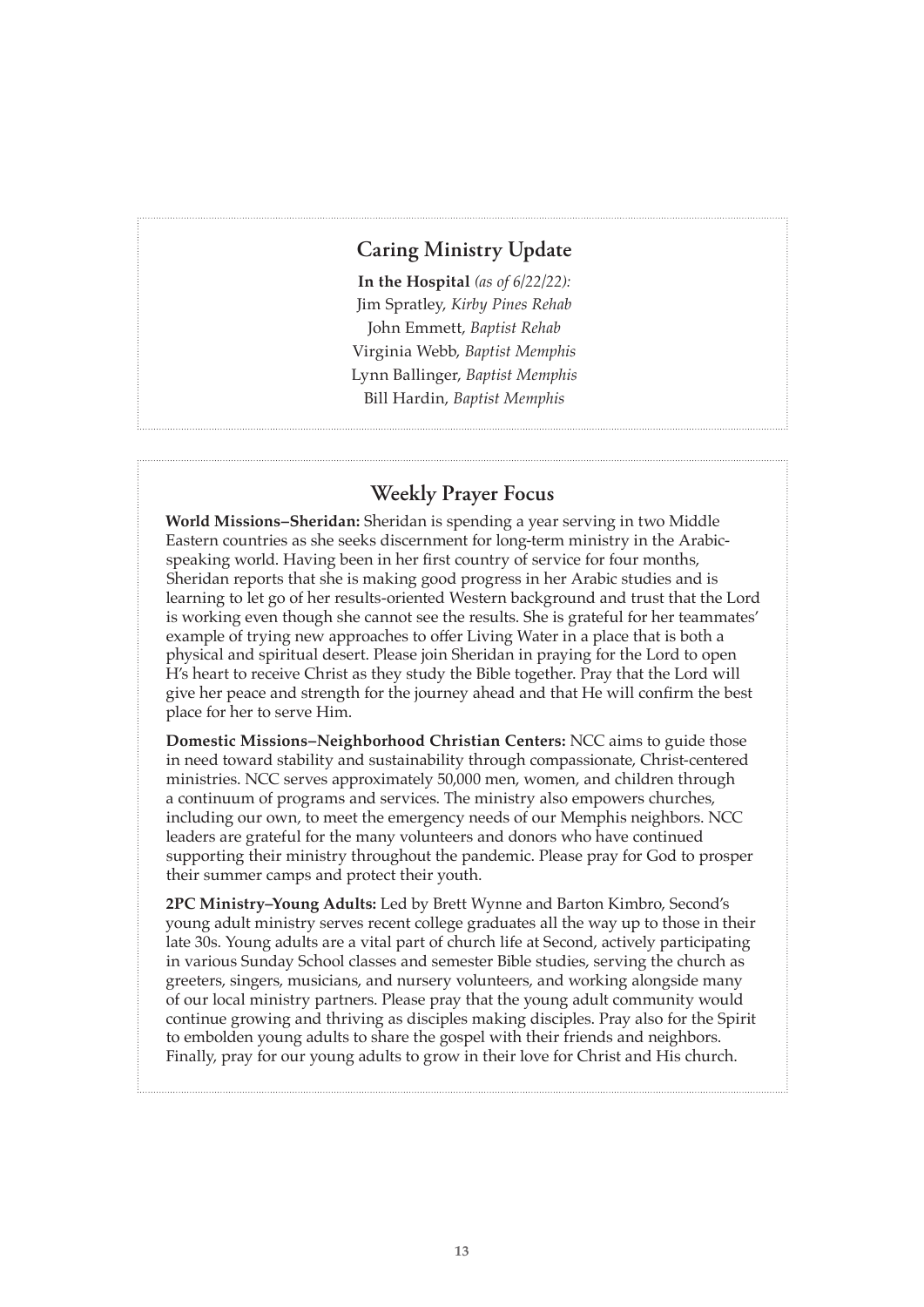

# **July Second Day Prayer**

Alongside churches throughout the city, Second dedicates one day each month to lift our voices to the Lord in prayer for 24 consecutive hours, asking God to expand and flourish His kingdom here in Memphis.

Our next prayer day is Saturday, **July 2**. We encourage you to pray with friends and family or alone, whether that is at home, in the office, on a walk, or in the carpool line! Visit 2pc.org/pray to sign up for your 30-minute prayer time and receive the prayer guide.

# **Summer at Second for Kids**

Don't miss these upcoming activities for children to enjoy:

**Family Fun Wednesdays** *hosted by Kids at Second* June 29, July 13 & July 27, 10:00–11:30 a.m. Visit 2pc.org/summer to learn more.

**Rejoice Music Arts Camp** *hosted by the Second Conservatory* July 11–15, 10:00 a.m.–3:00 p.m. Visit 2pc.org/rejoice to learn more and register by July 1.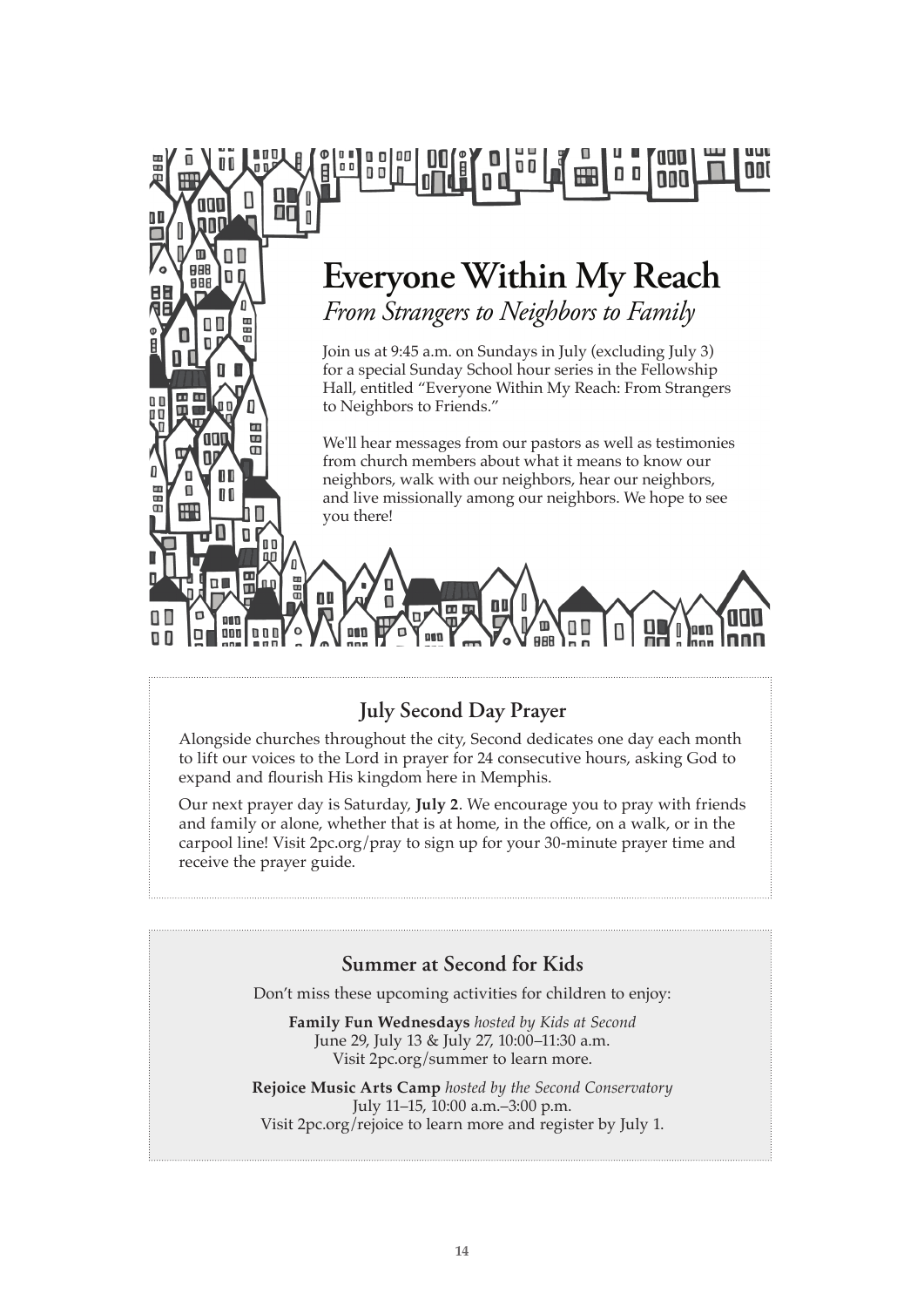#### **Welcoming Our Youngest Worshippers**

*Encouragement from Pastor George Robertson*

Often, I say during a child's baptism that we are pledging ourselves to rear children who will be dangerous to the devil's kingdom. A critical part of this discipleship occurs as our children worship with us in the Sanctuary.

The Bible says our covenant children assist us in our mission to advance the Kingdom of God against the kingdom of darkness. Jesus dignified the praises of the children in the temple by leveraging the power of their worship to advance His kingdom.

When praise to God comes from the lips of children and causes the devil's forces to scatter and hearts to change, God is shown to be infinitely powerful. When we bring them close to Christ, they become weapons in His hand.

May we be a church who imitates Jesus, taking seriously the praises of our children and gladly welcoming them into worship as we disciple them to be followers of Christ!

| <b>General Fund Giving Update</b> |  |                     |  |                     |          |                                                          |  |
|-----------------------------------|--|---------------------|--|---------------------|----------|----------------------------------------------------------|--|
|                                   |  | This Year<br>Budget |  | This Year<br>Actual | Variance | Last Year<br>Actual                                      |  |
| May                               |  |                     |  |                     |          | $\frac{1}{2}$ 721,275 \$ 593,002 \$ (128,273) \$ 864,200 |  |
| YTD 7/1/21-5/31/22                |  |                     |  |                     |          | $$8,717,852$ $$10,381,372$ $$1,663,520$ $$8,938,453$     |  |

#### **June Flowers**

**The flowers in the Sanctuary are given to the glory of God and in loving memory of:** *Mr. Hershel Rudell Hughey, Dr. Tony Hershel Hughey, and Mr. Riley Thomas Pollard, Jr.* by Mr. and Mrs. Tommy Pollard who were married yesterday. Mrs. Pollard is the former Anita Hughey.

**The flowers in the Sanctuary this month are given to the glory of God and in loving memory of:** *Joe Davis, Jr.* by Mrs. Joe Davis. Jr., Jeffrey Davis, and Courtney Davis-McDonnell; *Bernice Flinn* by her sons George, Jr., Fred, Carl, and their families; *Herbert (Herbie) Hunt* by his family; *Dial Boyle Jackson* by the Price Morrison family; *Milbrey and Milton Knowlton and Alice and Ralph Prichard* by their children, Mary Joy and Milton Knowlton, grandsons, and great grandchildren; *Nan Landess and Elaine Walker* by their families **and in honor of:** *Deb Coleman* by The Memphis Fellows Alumni.